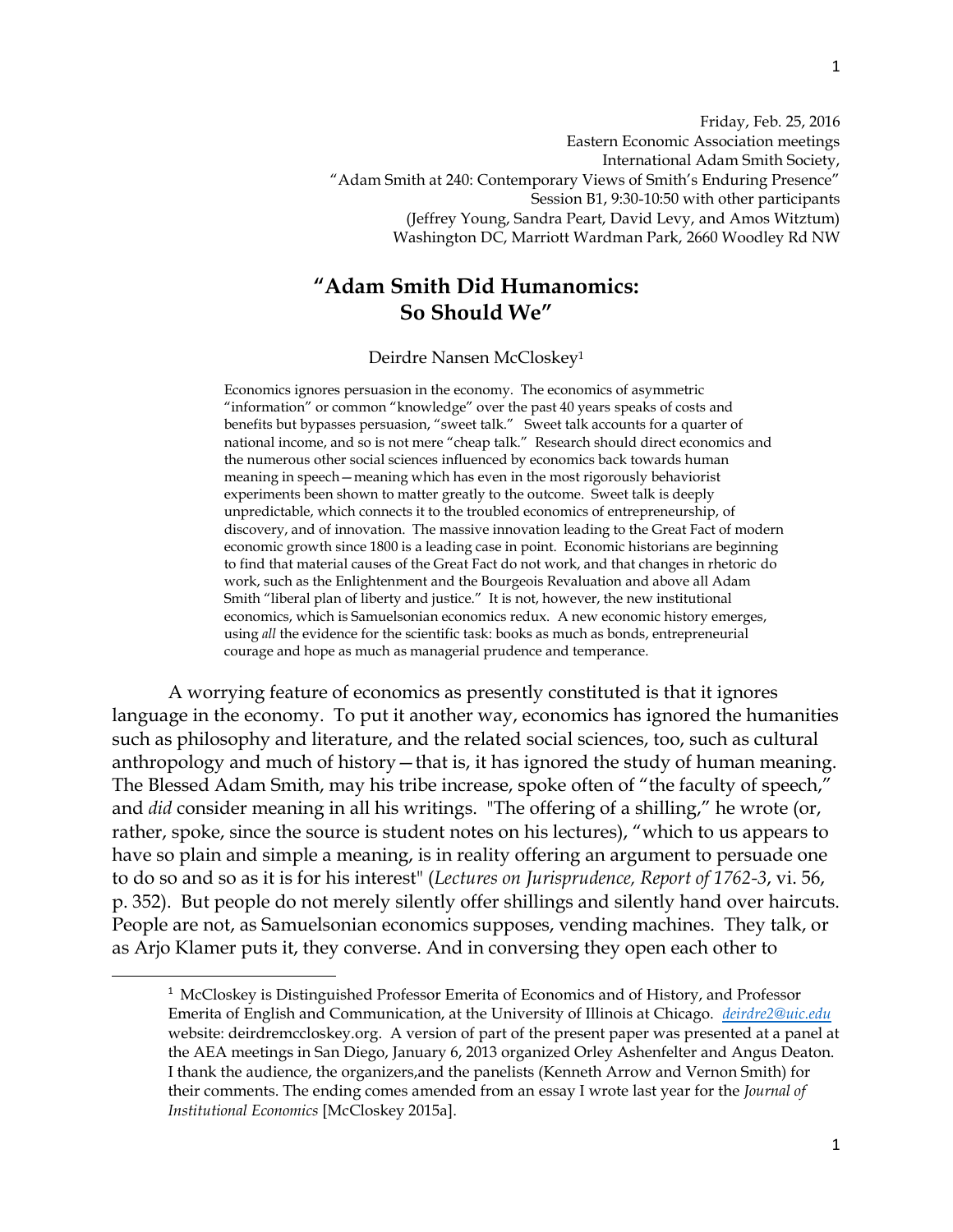modifications of the price, it may be, and anyway they establish, as we say, the "going" price—which is how the paradoxes of continuous traders and so forth in Arrow-Debreu formulations are solved in practice, and why experimental markets work so amazingly well despite not satisfying the Arrow-Debreu conditions even approximately (McCloskey 2007). The other Smith, Vernon, notes (2007): "The principal findings of experimental economics are that impersonal exchange in markets converges in repeated interaction to the equilibrium states implied by economic theory, under information conditions far weaker than specified in the theory. In personal, social, and economic exchange, as studied in two-person games, cooperation exceeds the prediction of traditional game theory." To put it mildly.

 Market participants, Adam Smith continues, "in this manner . . . acquire a certain dexterity and address in managing their affairs, or in other words in managing of men [and of women, my dear Adam, if you please]; and this is altogether the practice of every man in the most ordinary affairs." The ordinary affair of academic economics itself, for example, as I argued in my books in the 1980s and 1990s on the rhetoric of economics. But certainly in the economy itself, as I am now realizing, and am belatedly and clumsily saying in another set of books (The Bourgeois Era: *The Bourgeois Virtues* [2006]; *Bourgeois Dignity* [2010]; and now *Bourgeois Equality* [2016]), and as Adam knew already in 1762-63: "In this manner everyone is practicing oratory on others through the whole of his life." Smith's first book, the one he loved the most, which most economists (like yours truly until about 1990) have never heard of, *The Theory of Moral Sentiments*  $(1759, 6<sup>th</sup>$  ed. 1790, the year of his death), is about how we converse in public or in the councils of our hearts on ethics. And even in his book about the virtue of prudence, which economists have heard of but mostly have not actually read (that too describes your reporter until about 1990), he writes (1776, Bk. I, Chp. ii, para. 2): "whether this propensity [to truck and barter] be one of those original principles in human nature, of which no further account can be given; or whether, as seems more probable, it be the necessary consequence of the faculties of reason [thus Samuelsonian economics] *and speech* [thus Smithian humanomics], it belongs not to our present subject to inquire." Alas: one wishes that he had pushed the inquiry further on that score. In the *Lectures on Jurisprudence*, the editors observe about the passage in *The Wealth of Nations*, he had said "the real foundation of [the division of labor] is that principle to persuade which so much prevails in human nature" (n3 in Smith 1776, p. 25).

But Smith's followers gradually set language and persuasion and meaning aside. Until the 1930s the setting aside was gentle and non-dogmatic, allowing for occasional intrusions of human meaning such as Keynes on animal spirits or Dennis Robertson on economized love. But in the shadow of early 20th-century positivism, and under the influence of Lionel Robbins and Paul Samuelson and Gary Becker and others, the study of the economy was reduced strictly to "behavior" (oddly, however, managing to ignore *linguistic* behavior: in this, too, the school of Vernon Smith and Bart Wilson and others has exceeded the predictions of traditional game theory by *listening* to the cooperating and competing experimental subjects practicing oratory on others).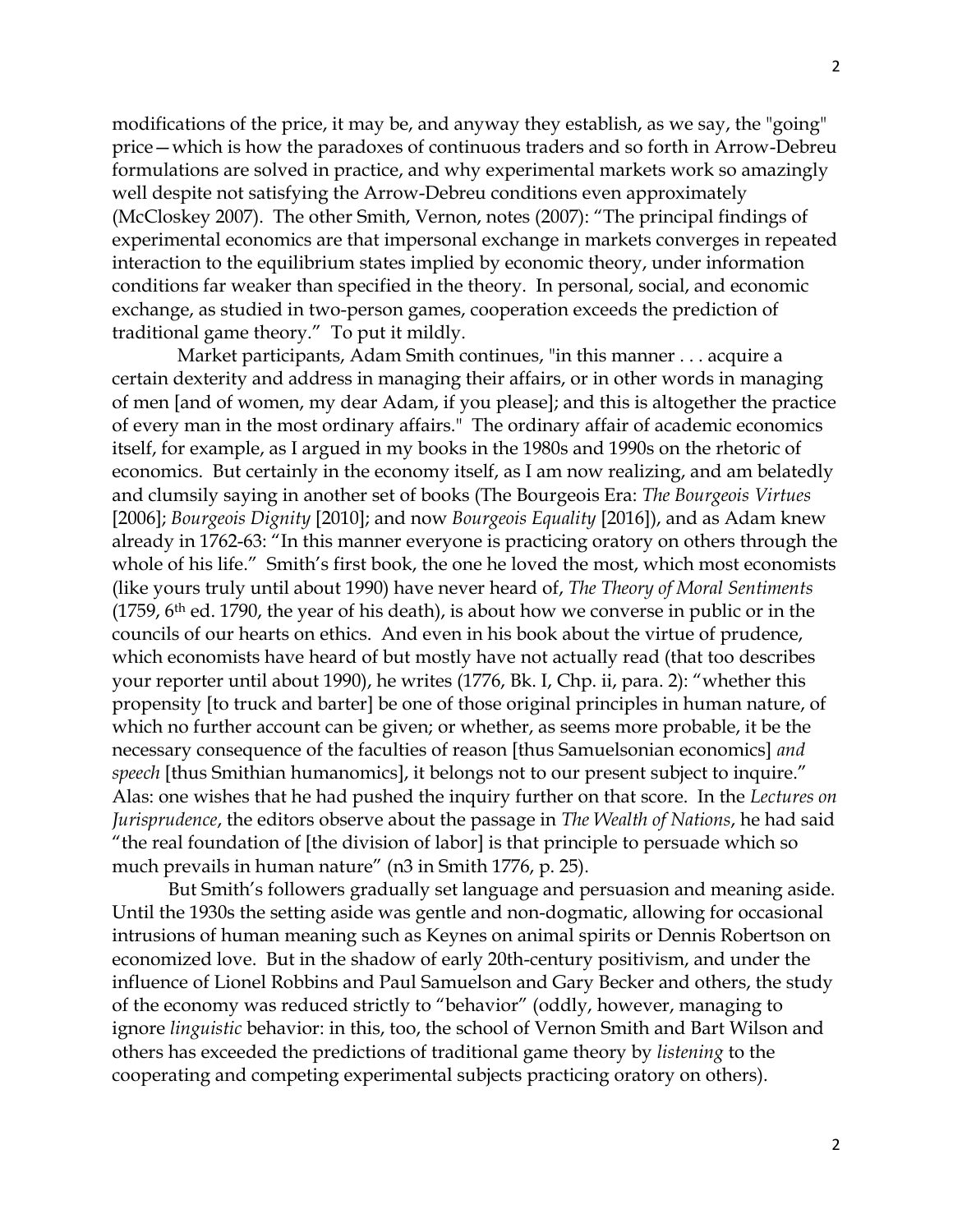But what, an economist would ask, of studies by Marschak and Stigler and Akerlof and many others on the transmittal of information? Yes, good: information is linguistically transmitted, and surely one of the main developments in economics since the 1970s has been the acknowledgement of information and signaling. Fine. But the sort of language that can be treated by routine application of marginal benefit and marginal cost—which is the bed on which all studies of language in the economy have so far been forced to sleep, such as Rubinstein 2000—is *merely* the transmittal of information or commands: "I offer \$4.15 for a bushel of corn"; "I accept your offer"; "You're fired." Vending machines. The trouble is that a large part of economic talk, as Smith said, is not merely informational or commanding but persuasive: "Your price is absurdly high"; "We need to work together if our company is to succeed"; "I have a brilliant idea for making cooling fans for automobiles, and you should invest in it"; "The new iPhone is lovely."

Does it matter? Does persuasive economic talk have economic significance? Yes. One can show on the basis of detailed occupational statistics for the U.S. that about a quarter of income in a modern economy is earned by "sweet talk"—not by lies or trickery always, but mainly by the honest persuasion that a manager must exercise in a society of free workers or that a teacher must exercise to persuade her students to read books or that a lawyer must exercise if a society of laws is be meaningful. The economy values sweet talk at one quarter of its total income, which is a gigantic and economically meaningful sum (Klamer and McCloskey 1995; McCloskey 2016, Chp. 51). If language in the economy was merely "cheap talk," as the non-cooperative game theorists put it, then ignoring it would not matter, and its share of economic activity would drift towards zero: an economic agent would be no more valuable if she were a sweet than a sour conduit for transmitted bids and asks. The chattering character of people in markets and firms and households about their economic affairs would be like lefthandedness or red hair: interesting for some purposes, perhaps in the hair salon or in the Department of English, but irrelevant to the tough, macho, Scientific matter of The Economy.

That, however, is not the case. Formal maximum-utility economics can*not* explain sweet talk. To be sure, if one wanted to do serious research on the matter one would bring together mathematical economists and rhetorical theorists. Sweet talk can be treated mathematically and especially experimentally by showing that cooperative equilibria cannot be achieved without a trust created by earnest talk. It is an impossibility theorem, then: that Max U doesn't have to talk, but merely follows the "rules of the game" (as the students of the late, great Douglass C. North like to put it). Yet it is the oldest and most obvious finding of game theory that games have, of course, always a context of rules and customs and relationships—all of them affected by language.

The main emphasis in a *Smithian* economics (Adam Smithian and Vernon Smithian, I mean), though, which would matter for the future of the social sciences, would focus steadily on the facts of the matter, and not chiefly on the abstract theory. The problem is that as a matter of logic an abstract theory can yield *any* conclusion, if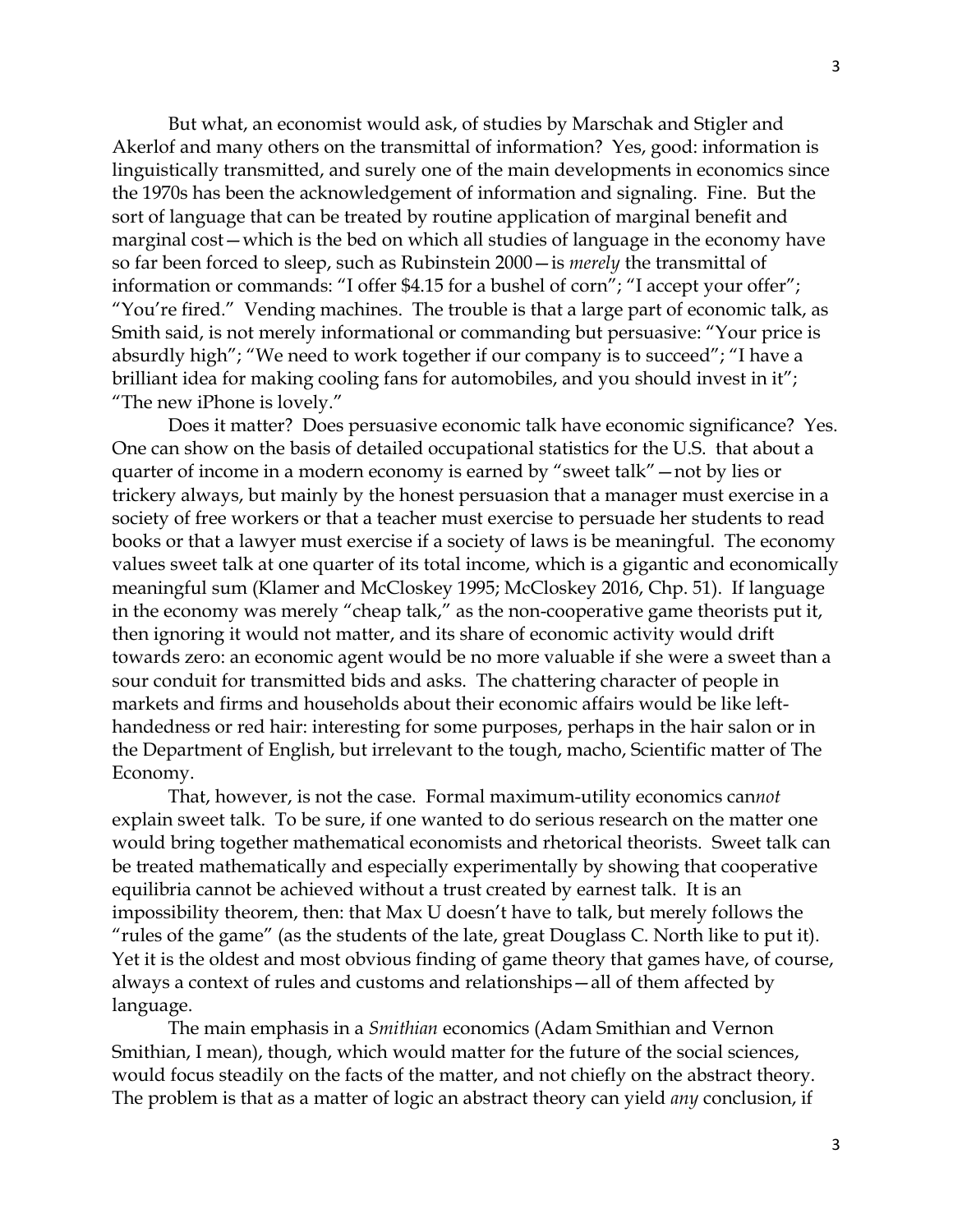permitted to choose any assumptions. Only the facts constrain the conclusions scientifically (McCloskey 1989, 1991, and Chps. 9-13 in 1994). At one level, sweet talk emerges as crucial to experiments and field studies, as Eleanor Ostrom and her colleagues such as Roy Gardner showed (Ostrom et al. 1994). Indeed, experimental economics in the past twenty years has shown that allowing experimental subjects to establish relationships through conversation radically changes the degree of cooperation. Just let the kids talk and they suddenly cooperate. "The bonds of words are too weak," Hobbes declared, "to bridle men's ambitions, avarice, anger, and other passions, without the fear of some coercive power" (1651, Chp. 14, p. 71). Oh, no, fierce Thomas. Business works with trust, "Good old trustworthy Max"—not Max U, the maximizer of utility in a non-cooperative, Samuelsonian way, who cannot be trusted at all except to perform his own sociopathic purpose. Maximizing utility is not human meaning, as one can see in mothers and suicide bombers. The framing of bargaining anyway depends on the stories people tell (Mehta 1993). The language, the trust, the sweet talk, the conversations, all depend on ethical commitments beyond Max U's "I'm all right, Jack."

The literature bearing on the matter even in economics alone has recently become quite large, ranging from Vernon Smith to Herbert Gintis. In particular the Austrian economists such as Friedrich Hayek and Israel Kirzner long ago recognized the importance of discovery and other human activities beyond maximization. But they stopped short of grasping the role of language, a defect that their students and the students of their students, especially at George Mason University, are bent on overcoming: the late Don Lavoie above all, and Donald Boudreaux, Peter Boettke, Dan Klein, Virgil Storr, and Emily Chamlee-Wright, among others. The New Austrians point out that real discoveries, such as that a separate condenser makes a steam engine much more efficient or that treating the bourgeoisie with something other than contempt results in enormous economic growth, arise as it were by accident. Real discoveries (Joel Mokyr calls them macro-inventions) cannot be pursued methodically—or else they are known before they are known, a paradox. The research would show in empirical detail that conversation is the crux of discovery, and especially the astounding series of discoveries that have made the modern world. Once a discovery is made by what Kirzner calls "alertness" it requires sweet talk to be brought to fruition. An idea is merely an idea until it has been brought into the conversation of humankind. And so the modern world has depended on sweet talk.

Let me be programmatic about it. The best way to persuade you that a multidisciplinary study of language in the economy and society might matter is to exhibit a possible sub-project, itself of great importance, on which a good deal of preliminary work has been done (Mokyr 2010, 2016, Goldstone 2009, McCloskey 2010, 2016). Thus: what was the conversational context of invention and the sweet talk entailed by innovation in the era of the Industrial Revolution and especially its follow on, 1800 to the present?

The Great Enrichment by a factor of 20 or 30 or 100 since 1800 is the most astounding economic change since the domestication of plants and animals. Historians,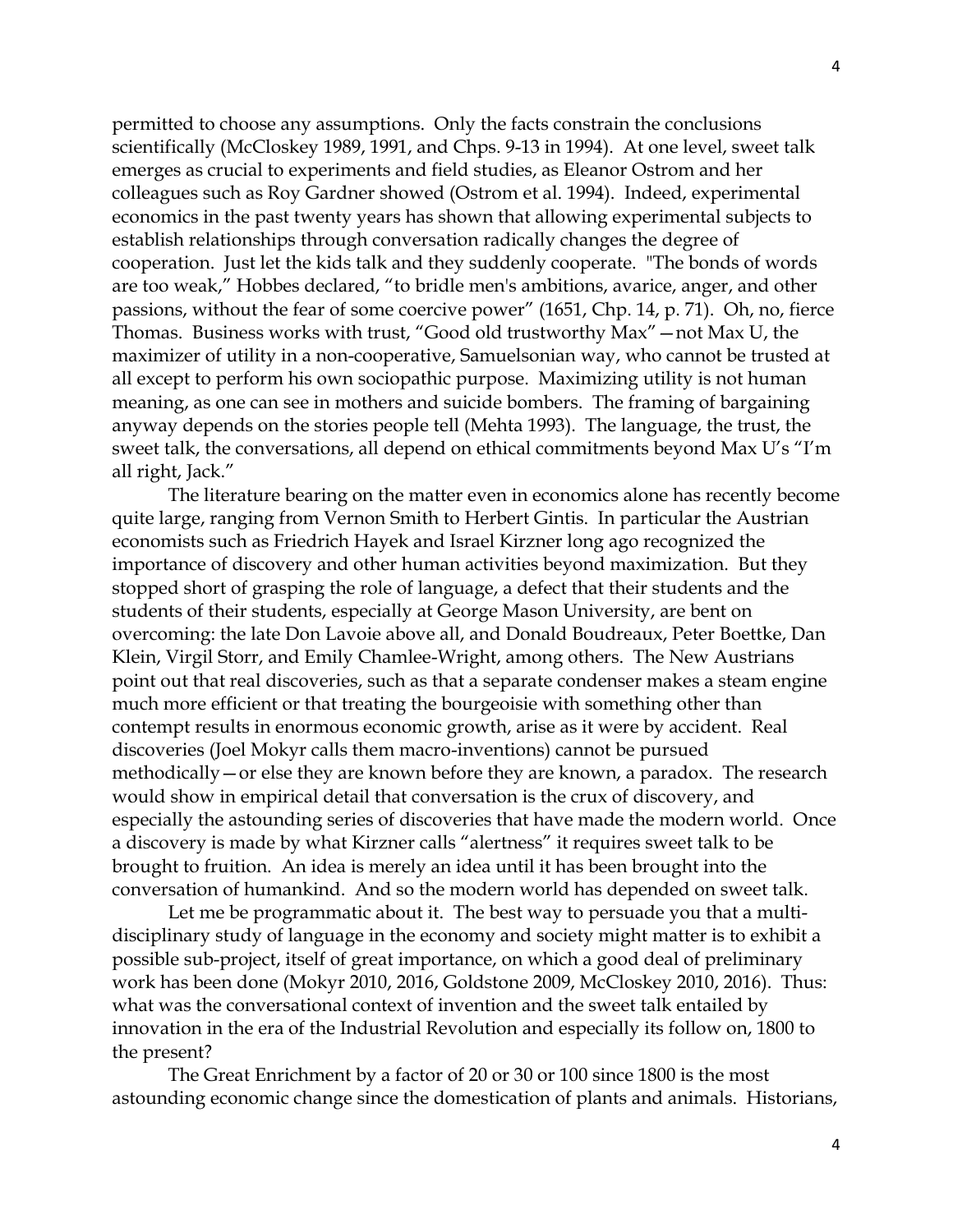economists, and economic historians have been trying to explain it since Smith, and recently have come to concentrate on it, as in the work of the economic historian Joel Mokyr, the historian Margaret Jacob, the historical sociologist Jack Goldstone, the anthropologist Alan MacFarlane. The Great Enrichment has usually been explained by material causes, such as expanding trade or rising saving rates or the exploitation of the poor. The trouble is that such events happened earlier and in other places, and cannot therefore explain the Industrial Revolution and especially its continuation. One can show in considerable detail, as in McCloskey 2010, that the material causes, alas, do not work. One can also show how attitudes towards the bourgeoisie began to change in the 17th century, first in Holland and then in an England with a new Dutch king and new Dutch institutions (McCloskey 2016). What appears to be needed to explain the Great Enrichment, in other words, is precisely a humanomics, that is, an economics and sociology and history that acknowledges humans as speakers of meaning.

Two things happened 1700 to 1848, and the more so 1848 to the present. For one thing, the material methods of production were transformed. For another, the social position of the Third Estate was raised, starting around 1700 in England, and earlier in Holland. Whether the two were connected as mutual cause and effect through language remains to be seen. What appears to be the case (say many of the economic historians who have been looking into the question since the 1950s) is that foreign trade, domestic thrift, legal change, imperial extractions, changing psychology, and the like do *not* explain the onset of economic growth in northwestern Europe (while the Rest stagnated). Material causes do not appear to work. And so we must recur to nonmaterial causes. Humanomics to the scientific rescue.

(1.) One hypothesis would go as follows: if the social position of the bourgeoisie had not been raised in the way people spoke of it, the aristocrats and their governments would have crushed innovation, by regulation or by tax, as they had always done. And the *bourgeois gentilhomme* himself would not have turned inventor, but would have continued attempting to rise into the genteel classes. Yet if the material methods of production had not thereby been transformed, the social position of the bourgeoisie would not have continued to rise. One could put it shortly: without spoken honor to the bourgeoisie, no modern economic growth (which is in essence Milton Friedman's Thesis). And without modern economic growth, no spoken honor to the bourgeoisie (which is in essence Benjamin Friedman's Thesis.) The Two Friedmans capture the essence of freed men, and women and slaves and colonial people and all the others eventually freed by the development of bourgeois virtues. The causes, one might conclude, were freedom, the scientific revolution (not, however, in its direct technological effects, which were postponed largely until the 20th century), and above all a change in the rhetoric of social conversations in Holland and then in England and Scotland and British North America about bourgeois virtue. Or perhaps not: that is the matter for research.

(2.) Another question is the ethical one: can a businessperson can be ethical without abandoning her business? What then was the role of ethical change in the Bourgeois Revaluation of 1700-1848 in the Industrial Revolution? One might reply that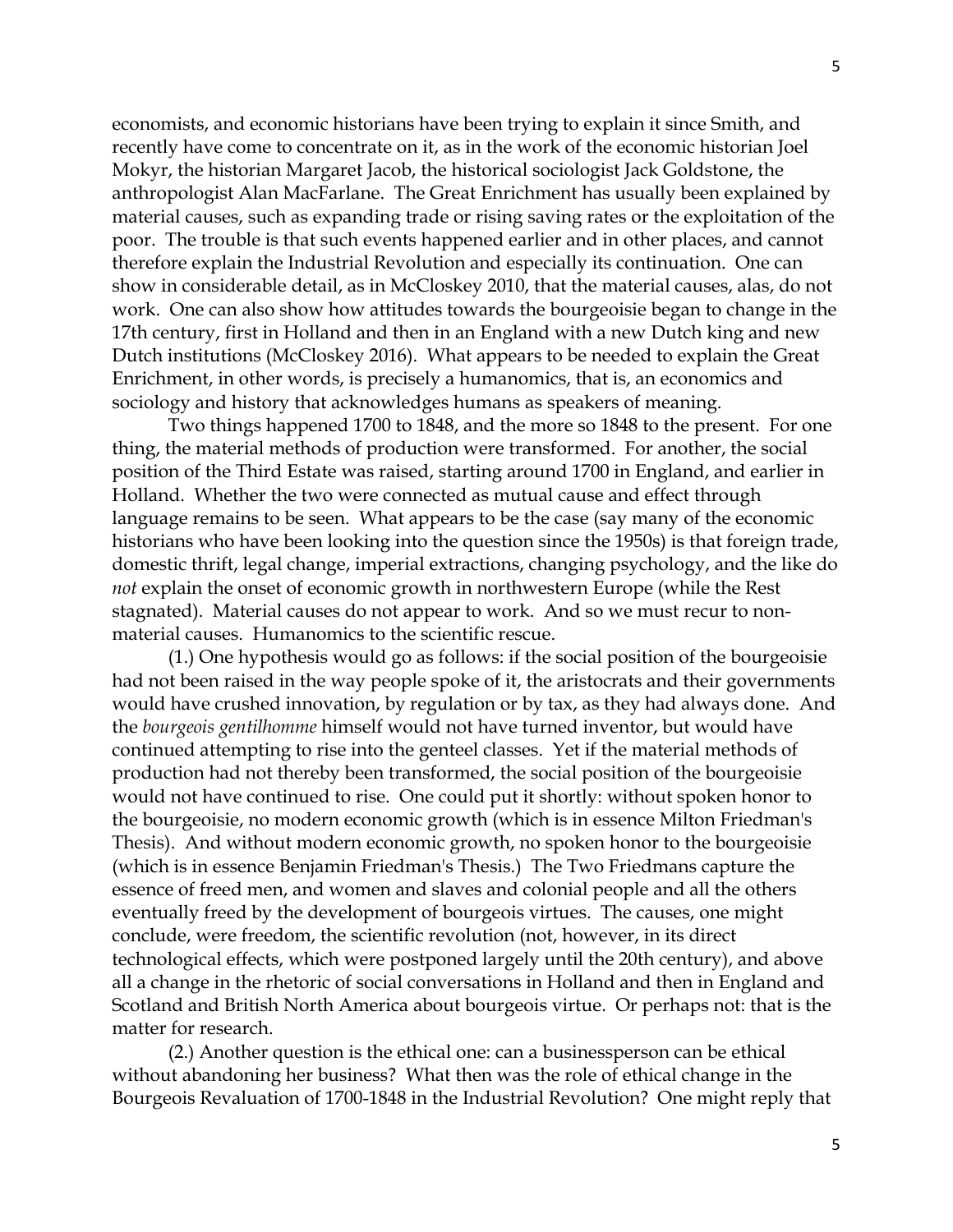the seven primary virtues of any human life—prudence, temperance, justice, courage, faith, hope, and love—also run a business life. Businesspeople are people, too. "Bourgeois virtues" would therefore not be a contradiction in terms (thus McCloskey 2006). On the contrary, capitalism works badly without the virtues—a fact long demonstrated by economic sociologists, and now admitted even by neo-institutional and behavioral economists. The virtues can be nourished in a conversation about the market, and often have been. You can see why Bart Wilson word "humanomics" is again appropriate here: a serious inquiry into the ethical context of the Industrial Revolution (and of development in presently poor countries, too) would require collaboration between the social sciences, as behavior, and the humanities of philosophy, anthropology, history, and even theology, as meaning (as in Robert Nelson's three books on economic theology).

(3.) One can ask how an explicitly and persuasive bourgeois ideology emerged after 1700 from a highly aristocratic and Christian Europe, a Europe entirely hostile—as some of our clerisy still are—to the very idea of bourgeois virtues. In 1946 the great student of capitalism, Joseph Schumpeter, declared that "a society is called capitalist if it entrusts its economic process to the guidance of the private businessman" (1946). His is the best short definition of that essentially contested concept, "capitalism." "Entrusting" the economy to businesspeople, Schumpeter explained, entails private property, private profit, and private credit. (In such terms you can see the rockiness of the transition to capitalism in Russia, say, where agricultural land is still not private, and where private profit is still subject to prosecution by the state, the jailing of billionaires, and the cutting down of tall poppies.) Yet what Schumpeter leaves aside in the definition, though his life's work embodied it, is that the society—or at any rate the people who run it—must *admire* businesspeople. Business people must be dignified as well as being at liberty. Jews in Europe had expanding liberty from the eighteenth century on, but never full dignity, with dismal outcome. That is, people must think the bourgeoisie capable of virtue. It is this honoring of the bourgeois virtues that Russia lacks, and has since Novgorod fell, whether ruled by boyars or tsars or commissars or former KGB operatives.

(4.) Attributing great historical events to ideas was not popular in professional history for a long time, 1890-1980. A hardnosed calculation of interest was supposed to explain all. Men and women of the left were supposed to believe in historical materialism, and many on the right were embarrassed to claim otherwise. But the "dream of objectivity," as the historian Peter Novick called it, hasn't work out well. Actual economic interest—as against imagined and often enough fantasized interest did *not* cause World War I. The Pals Brigades did not go over the top at the Somme because it was in their prudent interest to do so. Non-slave-holding whites did not constitute most of the Confederate armies for reasons of personal profit. Nor did abolition become a motivating cause of the War because it was good for capitalism. And on and on, back to Achilles and Abraham and Yudhishthira. We do well to watch out for cognitive-moral revolutions shifting the schedules out at lightning speed, and not simply assume every time that Matter Rules and *Natura non facit saltum*. A showing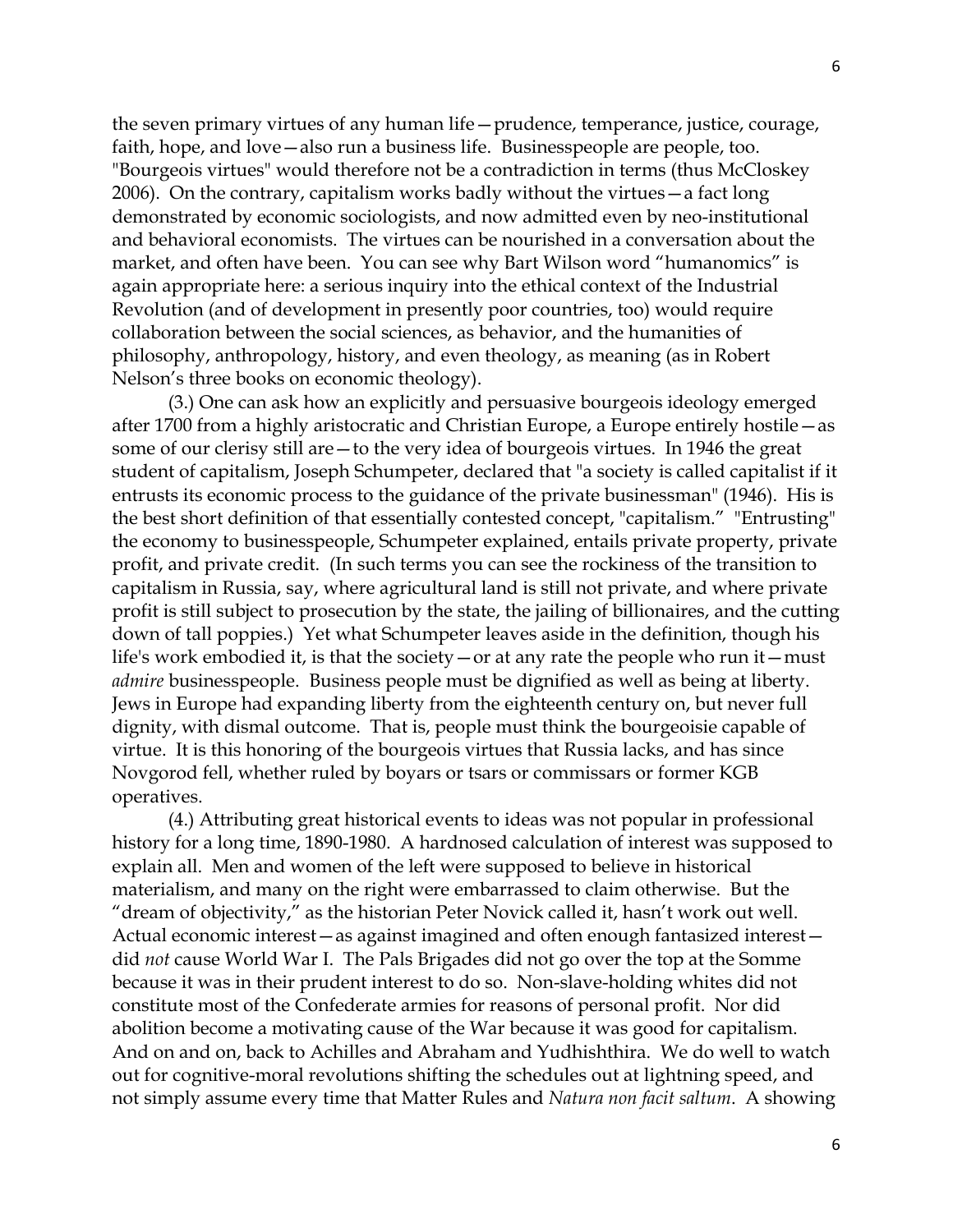that changing ideas are important is not so unusual nowadays among historians, such as in works by Quentin Skinner or Margaret Jacob, with Our Crowd of Joel Mokyr, Jack Goldstone, and Eric Jones. But it is another matter to show that the material base itself is determined by habits of the lip and mind. *That* conclusion evokes angry words among most people on the economistic side of the social sciences, and often enough from historical materialists in the humanities.

In short, the sub-project proposes to give a big example, a killer app, of the force of language in the economy—its linguistic "embeddedness: as the sociologists would put it. The larger point, I repeat, is to demonstrate that in the economy the force of language is not to be ignored. (Or that it *is* to be ignored: if the research is genuine the possibility must be lively that the hypothesis turns out to be wrong.) Thus again humanomics. Ignoring the burden of art and literature and philosophy in thinking about the economy is bizarrely unscientific: it throws away, under orders from an unargued and philosophically naïve if fiercely held Law of Method, a good deal of the evidence of our human lives. I do not mean that "findings" are to be handed over from novels and philosophies like canapés at a cocktail party. That is what Richard Posner in one of his numerous books proposed as the relation between law and literature (Posner 1988). I mean that the exploration of human meaning from the Greeks and Confucians down to Wittgenstein and *Citizen Kane* casts light on profane affairs, too. A human with a balanced set of virtues, and some vices, beyond the Samuelsonian monster of interest focusing on Prudence Only, characterizes our economies. And so (the hypothesis goes) economics without meaning is incapable of understanding economic growth, business cycles, or many other of our profane mysteries. The research extends, but also to some degree calls into question, modern economics, and the numerous other social sciences from law to sociology now under the scientific thumb an exclusively Max-U economics.

## **§**

Doug North spoke highly of the anthropologist Clifford Geertz. It is hard not to. North read Geertz and his coauthors, though, as supporting the economistic notion that in caravan trade, such as in Morocco around 1900, in North's formulation, "informal constraints [on, say, robbing the next caravan to pass by]... made trade possible in a world where protection was essential and no organized state existed." North missed the non-instrumental, shame-and-honor, non-Max-U language in which Geertz in fact specialized, and misses therefore the dance between internal motives and external impediments to action, between the dignity of a self-shaping citizen-not-a-slave and the merely utilitarian "constraints." The toll for safe passage in the deserts of Morocco, Geertz and his coauthors actually wrote, in explicit rejection of Max U, was "rather more than a mere payment," that is, a mere monetary constraint, a budget line, a fence, an incentive, an "institution" in the reduced definition of Samuelsonian economics. "It was part of a whole complex," the anthropologists actually wrote, "of *moral rituals*, customs with the force of law and the weight of *sanctity*"( Geertz, Geertz, and Rosen 1979, p. 137; quoted in North 1991, p. 104, italics supplied).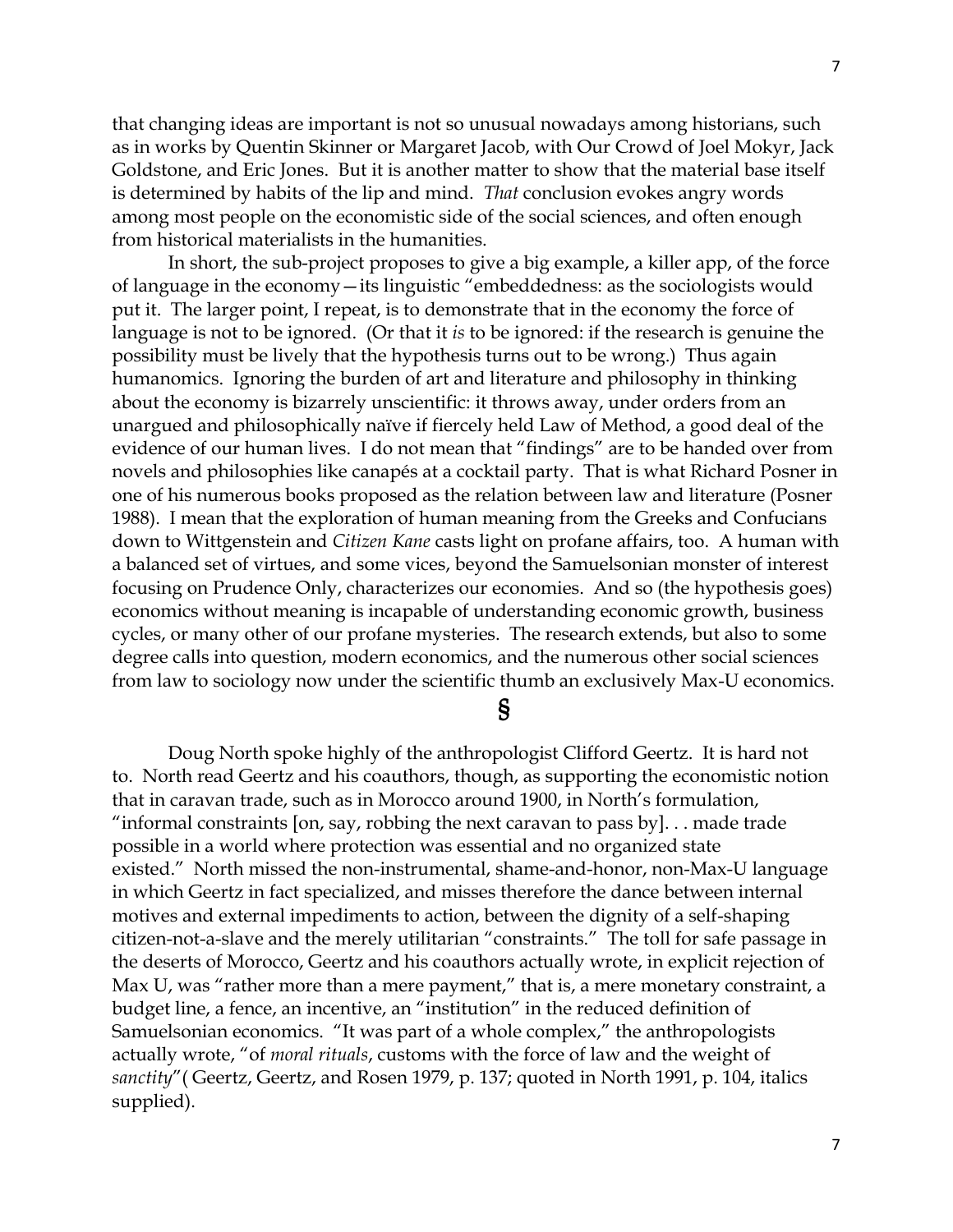8

"Sanctity" didn't mean anything to North the economist, who for example in his 2005 book treated religion with contempt worthy of Richard Dawkins or Christopher Hitchens ("Ditchkins," says Terry Eagleton). Religion to North meant just another "institution" in his utilitarian, subject-to-constraints sense, that is, rules for an asylum. He labeled religion repeatedly "nonrational." Religion to him was not about sanctity or the transcendent, not about faithful identity, not about giving lives a meaning through moral rituals. It was certainly not an ongoing intellectual and rational conversation about God's love, not to speak of an ongoing conversation *with* God. Religion to North was just another set of constraints on doing business, whether the business is in the market or in the temple or in the desert. In this North agreed with the astonishing economist Laurence Iannaccone and his followers when they come to study religion. Religion to them is a social club, with costs and benefits, not an identity or a conversation. (Anyone who has actually belonged to a social club, of course, knows that it soon develops into "moral rituals, customs with the force of law and the weight of sanctity*."* I could instance as such a club the Chicago School of economics during its great days in the 1970s. One of our sanctified rituals was to repeat *De gustibus non est disputandum*, while passionately advocating a very particular intellectual *gustus*.) North asserted, for example, that in a prelegal stage "religious precepts. . . imposed standards of conduct on the [business] players." He spurned the worldview that goes with religious faith. (His own religion of Science, of course, is in fact nothing like a mere constraint. He construed it as his identity, his moral ritual, his sanctity—in short, the meaning of his life, negotiated continuously over its extraordinary course. But ethical consistency is not a strong point of Samuelsonian economics.)

Avner Greif, North's ally in neo-institutionalism, calls culture "informal institutions," and North tried to talk this way as well (Greif 2006). The "informality," however, would make such "institutions" very different from "rules of the game." One does not negotiate the rules of chess. But *in*formality *is* indeed continuously negotiated—that is what the word "*in*formality" means, exactly the degree of setting aside forms that distinguish a backyard barbecue from a state dinner. How to behave at the barbecue? (Hint: do not jump naked into the bushes.) Just how far can a man go in teasing his mates? Just how intimate can a woman be with her girlfriends? The rules are constructed and reconstructed on the spot, which in such cases makes the Samuelsonian metaphor of constraints inapt. One does not have to deny that an ethical persuasion is often influenced by incentives to believe that once it becomes part of a person's identity it has an effect independent of the very incentives. Once someone is corrupted by life in a communist country, for example, it is hard to reset her ethics. She goes on relying on the "bureau" model of human interaction as against the market. Once you are educated in Samuelsonian economics it is hard to reset your intellectual life. You go on thinking of every social situation in terms of Max U's mechanical reaction instead of a socially constructed dance. But the Geertzian metaphor of negotiation and ritual often makes more sense. "O body swayed to music, o brightening glance, / How can we know the dancer from the dance?"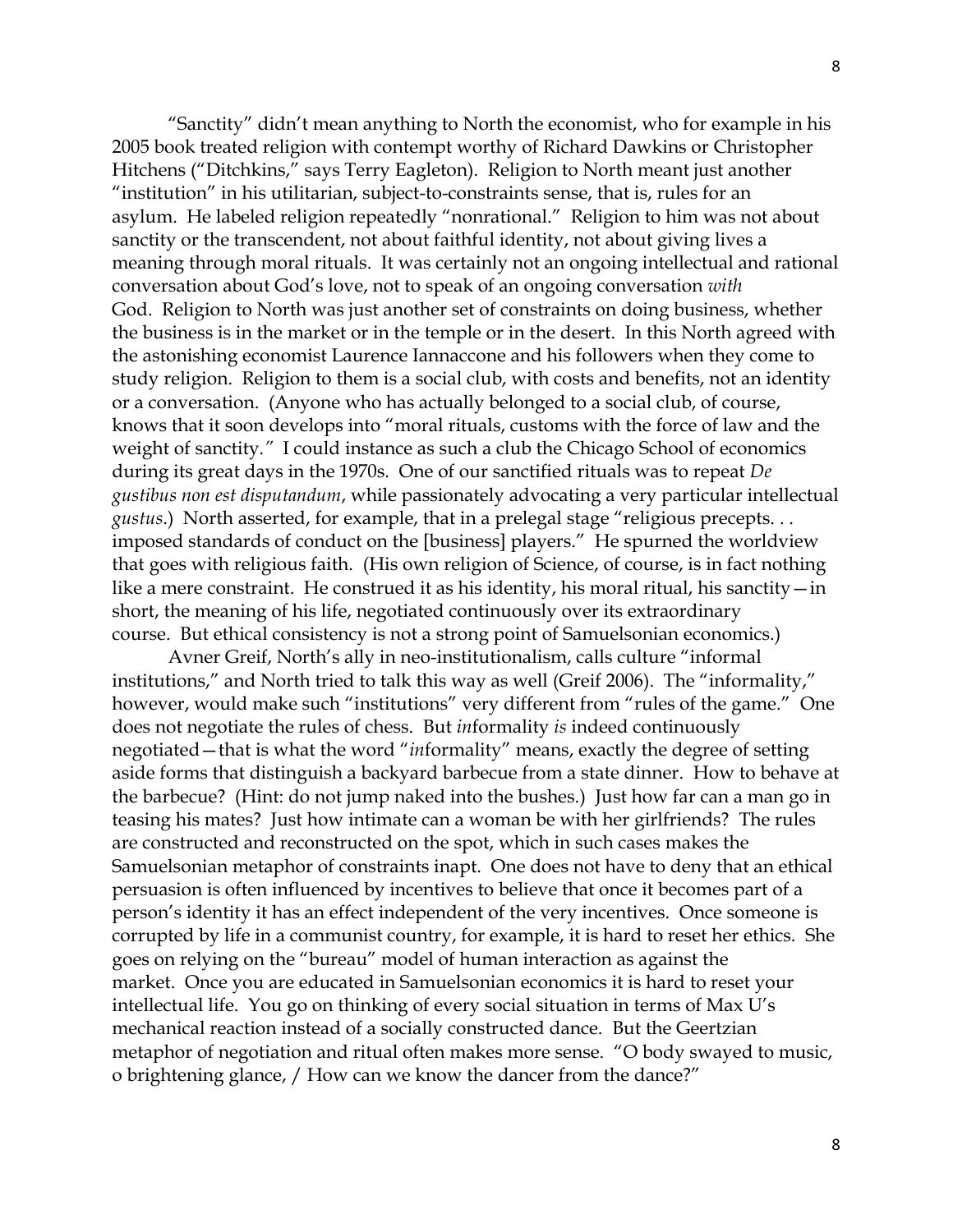Some economists grasp that institutions have to do with human meaning, not merely Northian "constraints." The Austrians and the old institutionalists managed to escape, Houdini-like, from the straightjacket that Douglass North, Gary Becker, Deepak Lal, Avner Greif, Steven Levitt, Max U, and their friends have so eagerly donned. The Austrian economist Ludwig Lachmann (1906–1990), for example, spoke of "certain superindividual schemes of thought, namely, *institutions*, to which schemes of thought of the first order [notice that to the Austrians the economy *is* in fact thought, all the way down], the plans, must be oriented, and which serve therefore, to some extent, the coordination of individual plans" (Lachmann 1977). Thus a language is a scheme of thought, backed by social approval and conversational implicatures. Thus too is a courtroom of the common law a scheme of thought, backed by bailiffs and law books.

North, like the numerous other economists such as Levitt who have settled into the straightjacket, talked a good deal about meaning-free incentives, because that is what Samuelsonian economics can deal with. The constraints. The budget lines. The relative price. Yet one can agree that when the price of crime goes up (that is, the incentives change in the direction of, say, harsher punishment) less of it will be supplied, sometimes, yet nonetheless affirm that crime is more than a passionless business proposition. If you don't believe it, tune into one of the numerous prison reality shows, and watch the inmates struggling with the guards, with a mad purpose though prudent means; or listen to Ishmael on Captain Ahab: "in his heart, Ahab had some glimpse of this, namely: all my means are sane, my motive and my object mad"( Melville, *Moby Dick*, Chp. 41). If crime is more than utterly passionless calculations by Max U, then changing the ethics of criminals and their acquaintances can affect it ethics that do change, sometimes quickly. Crime rates fall dramatically during a big war, for example, at any rate on the home front. The metaphors of crime as being like employment as a taxi driver, or of a marriage as being like a trade between husband and wife, or of children being like consumer durables such as refrigerators have been useful. Neat stuff. But they don't do the whole job. Sometimes they are disastrously misleading, as when economists provided ammunition for conservative politicians in the 1990s for increasing punishments for crimes, such as the crime of sitting peacefully smoking a joint.

Prudence is a virtue. It is a virtue characteristic of a human seeking purely monetary profit—but also of a rat seeking cheese and of a blade of grass seeking light. Consider that temperance and courage and love and justice and hope and faith are also virtues, and that they are the ones defining of humans. Unlike prudence, which characterizes every form of life and quasi-life down to bacteria and viruses, the nonprudential virtues are uniquely characteristic of humans, and of human languages and meanings. In no sense is a prudent blade of grass "courageous," or a prudent rat "faithful" (outside of the movie *Ratatouille,* whose humor turns on the irony of the rat hero being more faithful, and less motivated by Prudence Only, than many of the humans). As Hugo de Groot, in Latin "Grotius," put it in 1625, "The saying that every creature is led by nature to seek its own private advantage, expressed thus universally, must not be granted. . . . [The human animal] has received from nature a peculiar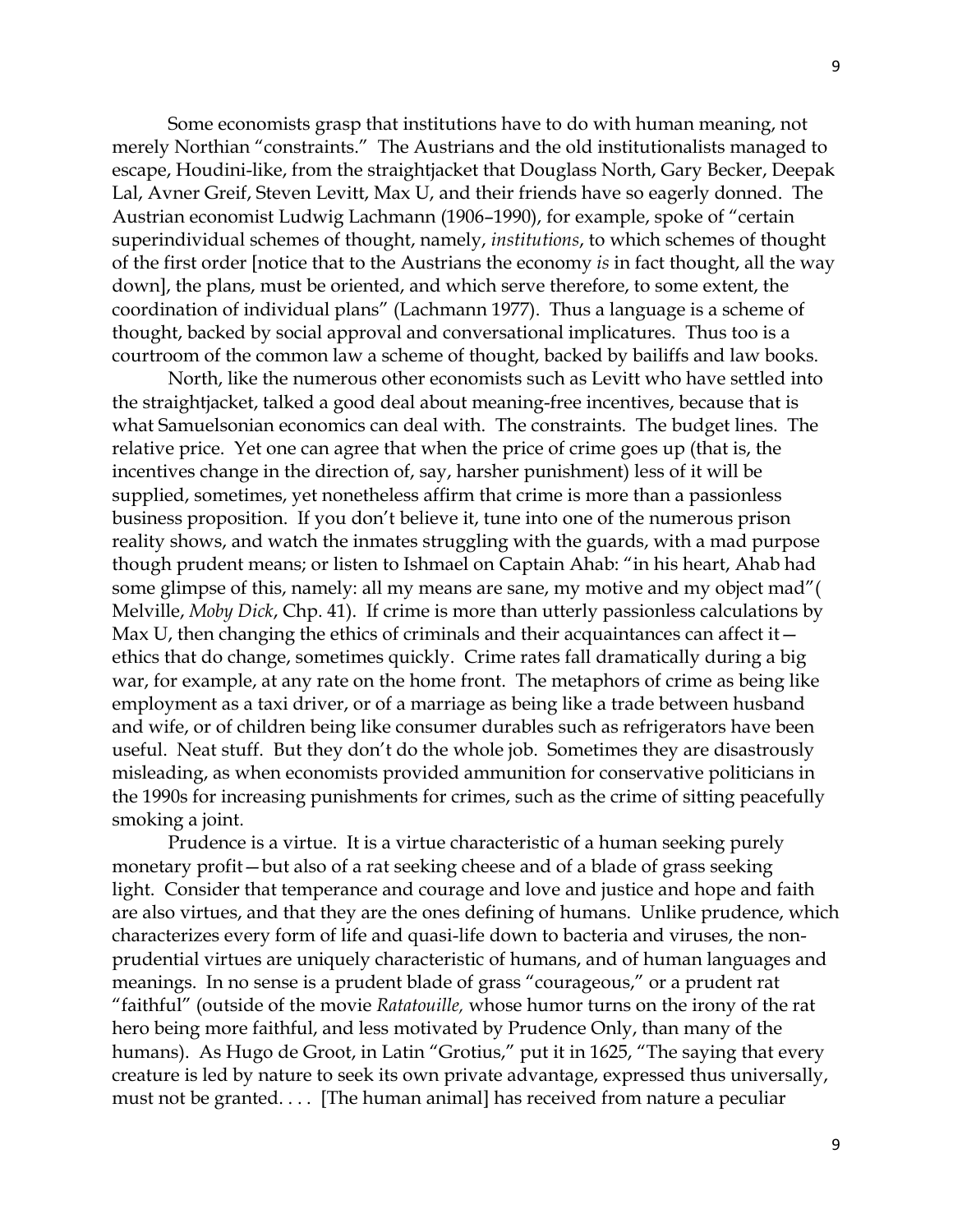instrument, that is, the use of speech; I say that he has besides that a faculty of knowing and acting according to some general principles [called 'virtues']; so that what relates to this faculty is not common to all animals, but properly and peculiarly agrees to mankind" (Grotius 1625, propositions vi and vii). North and company, however, will have none of human speech and meanings and acting according to some general principle aside from one's own private interest. The positivistic talk about "constraints" and "rules of the game" misses what he could have learned from Geertz, Weber, Smith, Aquinas, Cicero, Confucius, Moses, or his mother (North's mother, or Moses's)—that social rules expressed in human languages have human meanings. They are instruments as well as constraints, as Lachmann says, playthings as well as fences, communities as much as asylum rules.

Take for example so trivial an institution for providing incentives as a traffic light. When it turns red it surely does create incentives to stop. For one thing, the rule is self-enforcing, because the cross traffic has the green. (In the old joke a New York City taxi driver drives at high speed through every red light but screeches to a halt at every green. His terrified passenger demands to know why. "Today my brother is driving, too, and he *always* goes through red lights!") For another, the police may be watching, or the automatic camera may capture your license plate. The red light is a fence, a constraint, a rule of the game, or of the asylum. So far did North go, and with him most economists.

Yet the red light has meaning to humans, who are more than rats in a prudenceonly experiment facing food incentives. Among other things it means state dominance over drivers. It signals the presence of civilization, and the legitimacy granted to the state that a civilization entails. (Test: you are struggling through a pathless jungle and come upon. . . a traffic light: "Mr. Civilization, I presume.") It signals, too, the rise of mechanical means of regulation, in contrast to a human traffic officer on a raised stand with white gloves. The red light is in Lachmann's terms a system of thought. It is a system that some drivers find comforting and others find irritating, depending on their attitudes toward the state, toward mechanical inventions, toward traffic officers. For a responsible citizen, or an Iowan, or indeed a fascist conformist, the red light means the keeping of rules. She will wait for the green even at 3:00 a.m. at an intersection obviously clear in all directions, an intersection lacking a license-plate camera or police person in attendance, or a reliably irresponsible brother on the road, even when she's in a bit of a hurry. Incentives be damned. But for a principled social rebel, or a Bostonian, or indeed a sociopath, the red light is a challenge to his autonomy, a state-sponsored insult. Again, incentives be damned. If the Broken-Window policy is applied *too* vigorously it could well evoke an angry reaction from potential criminals, and could result in more, not less, crime, or at any rate widespread resentment of the police. The over-policing in Ferguson, Missouri in 2014 is a case in point.

Meaning matters. A cyclist in Chicago writing to the newspaper in 2008 about a fellow cyclist killed when he ran a red light declared that "when the traffic light changes color, the streets of our cities become an every-man-for-himself, anything-goes killing zone, where anyone who dares enter will be caught in a stream of intentionally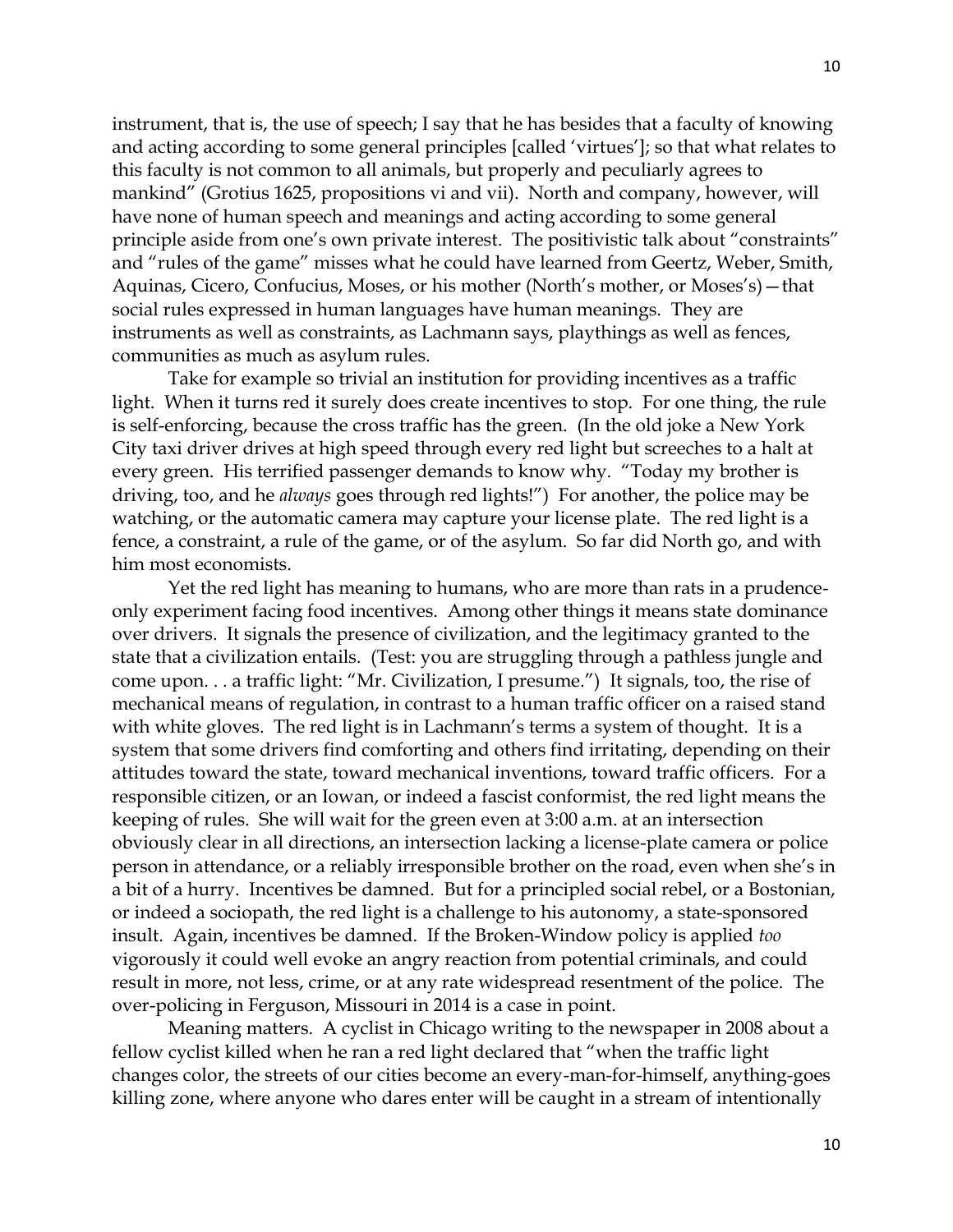more-deadly, high-mass projectiles, controlled by operators who are given a license to kill when the light turns green" (Keuhn 2008, p. 20). The motorist who unintentionally hit the cyclist probably gave a different meaning to the event. A good deal of life and politics and exchange takes place in the damning of incentives and the assertion of meaning—the mother's love or the politician's integrity or the economist's enthusiasm, what Keynes (and after him Akerlof and Shiller) called animal spirits and what Sen calls commitment and what I call virtues and corresponding vices other than prudence only.

As Adam Smith the teacher of rhetoric to Scottish fourteen-year old boys would have put it, meaning matters, metaphors matter, stories matter, identity matters, ethics matters. Considering that we are humans, not grass, impartial spectators who sometimes climb up on stage for the moral sentiments and the wealth of nations, they matter a great deal.

## Works Cited

- Akerlof, George. 2006. "The Missing Motivation in Economics." Manuscript of presidential address to the American Economic Association. http://www.aeaweb.org/annual\_mtg\_papers/2007/0106\_1640\_0101.pdf
- Boettke, Peter J. 2012. *Living Economics: Yesterday, Today, and Tomorrow.* Oakland: The Independent Institute.
- Boudreaux, Donald J. 2012. *Hypocrites & Half-Wits: A Daily Dose of Sanity from Cafe Hayek.* Erie, PA: Free To Choose Press.
- Bowles, Samuel, and Herbert Gintis. 2011. *A Cooperative Species: Human Sociality and Its Evolution.* Princeton: Princeton University Press.
- Chamlee-Wright, Emily. 2010. *The Cultural and Political Economy of Recovery: Social Learning in a Post-Disaster Environment.* New York: Routledge.
- Friedman, Benjamin M. 2005. *The Moral Consequences of Economic Growth.* New York: Knopf.
- Goldstone, Jack A. 2009. *Why Europe? The Rise of the West in World History, 1500–1850. New York:* McGraw-Hill.
- Hayek, Friedrich. 1945. "The Use of Knowledge in Society." *American Economic Review, 35* (Sept); 519-530.

Hobbes, Thomas. 1651. *Leviathan.* London: J. M. Dent , 1914

Israel, Jonathan I. 2006. *Enlightenment Contested: Philosophy, Modernity, and the Emancipation of Man 1670-1752.*  Oxford University Press.

Jacob, Margaret C. 1997. *Scientific Culture and the Making of the Industrial West*. New York: Oxford University Press. \_\_\_\_\_\_\_\_\_\_\_\_\_\_\_\_. 2001. *The Enlightenment: A Brief History.* Boston: Bedford/St.Martin's.

Kirzner, Israel M. 1979. "Knowing About Knowledge: A Subjectivist View of the Role of Information." Pp. 137-153 in Kirzner, *Perception, Opportunity, and Profit: Studies in the Theory of Entrepreneurship*. Chicago: University of Chicago Press.

Keuhn, Aaron. 2008. Letter to the editor, *Chicago Tribune,* March 7.,

- Klamer, Arjo, and Deirdre N. McCloskey. 1995. "One Quarter of GDP is Persuasion." *American Economic Review* 85 (May): 191-195.
- Klein, Daniel B. 2012. *Knowledge and Coordination: A Liberal Interpretation.* Oxford: Oxford University Press.

Macfarlane, Alan. 1987. *The Culture of Capitalism.* Oxford: Basil Blackwell.

\_\_\_\_\_\_\_\_\_\_\_\_\_\_\_. 2000. *The Riddle of the Modern World: Of Liberty, Wealth, and Equality*. Basingstoke: Palgrave.

Marschak, Jacob. 1968. "Economics of Inquiring, Communicating, Deciding. " *American Economic Review,* 58 (May): 1-18.

McCloskey, Deirdre N. 2006. *The Bourgeois Virtues: Ethics for an Age of Commerce.* Chicago: University of Chicago Press.

\_\_\_\_\_\_\_\_\_\_\_\_\_\_\_\_\_\_\_\_. 1989. "Formalism in Economics, Rhetorically Speaking," *Ricerche Economiche* 43 (1989), 1-2 (Jan-June): 57-75.